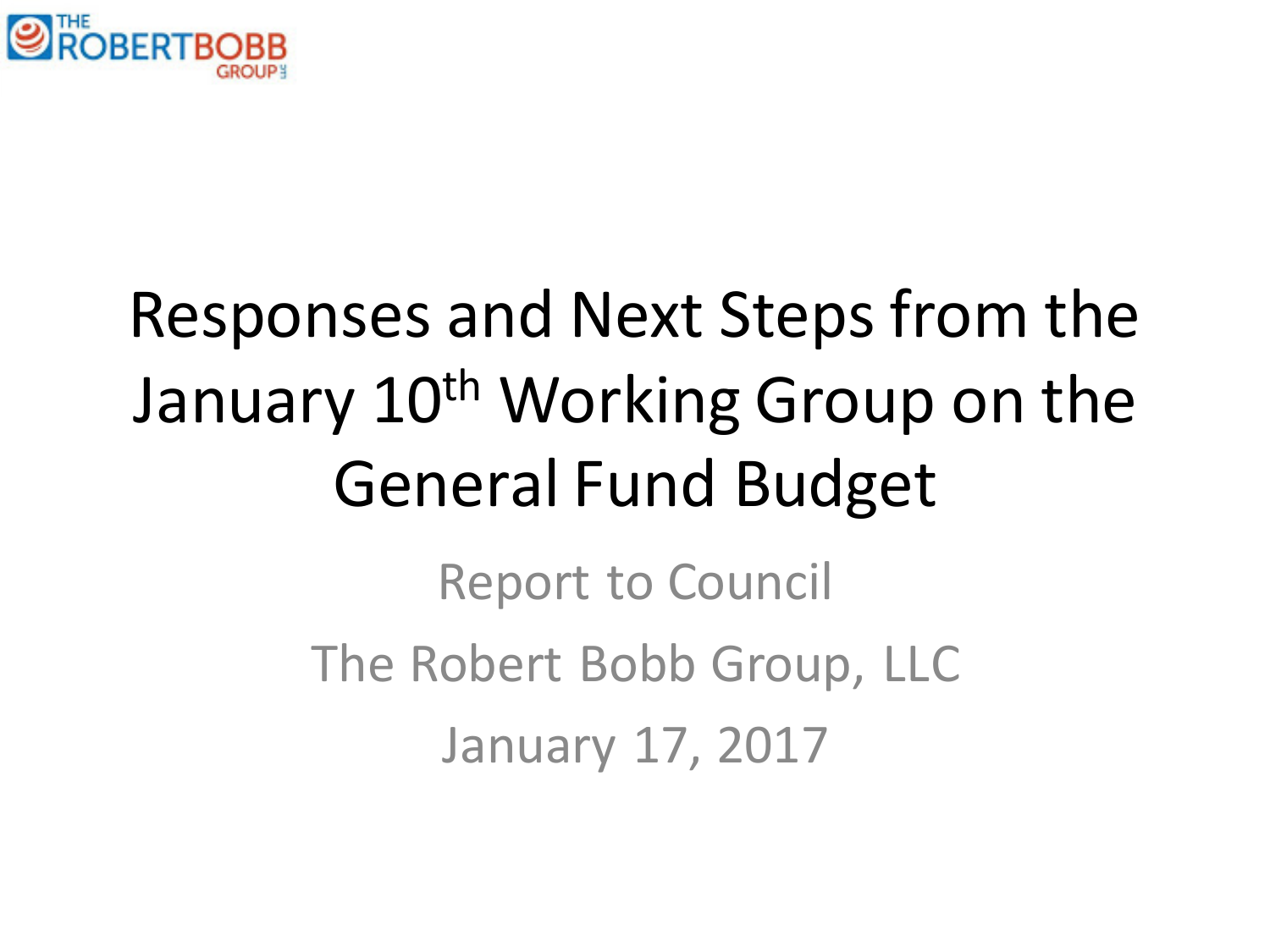

# Agenda

- 1. Responses to Questions from 1/10/17 Council Working Session
- 2. Proposed Budget Calendar for FY17 and FY18 Budgets
- 3. Missed Real Estate Opportunities
- 4. Key Next Steps: RFP for Forensic Audits for Purchase Cards, Revenue Office, Treasurer Office & Special and Enterprise Funds
- 5. Plan for Next Council Meeting on February 7, 2017
- 6. Transparency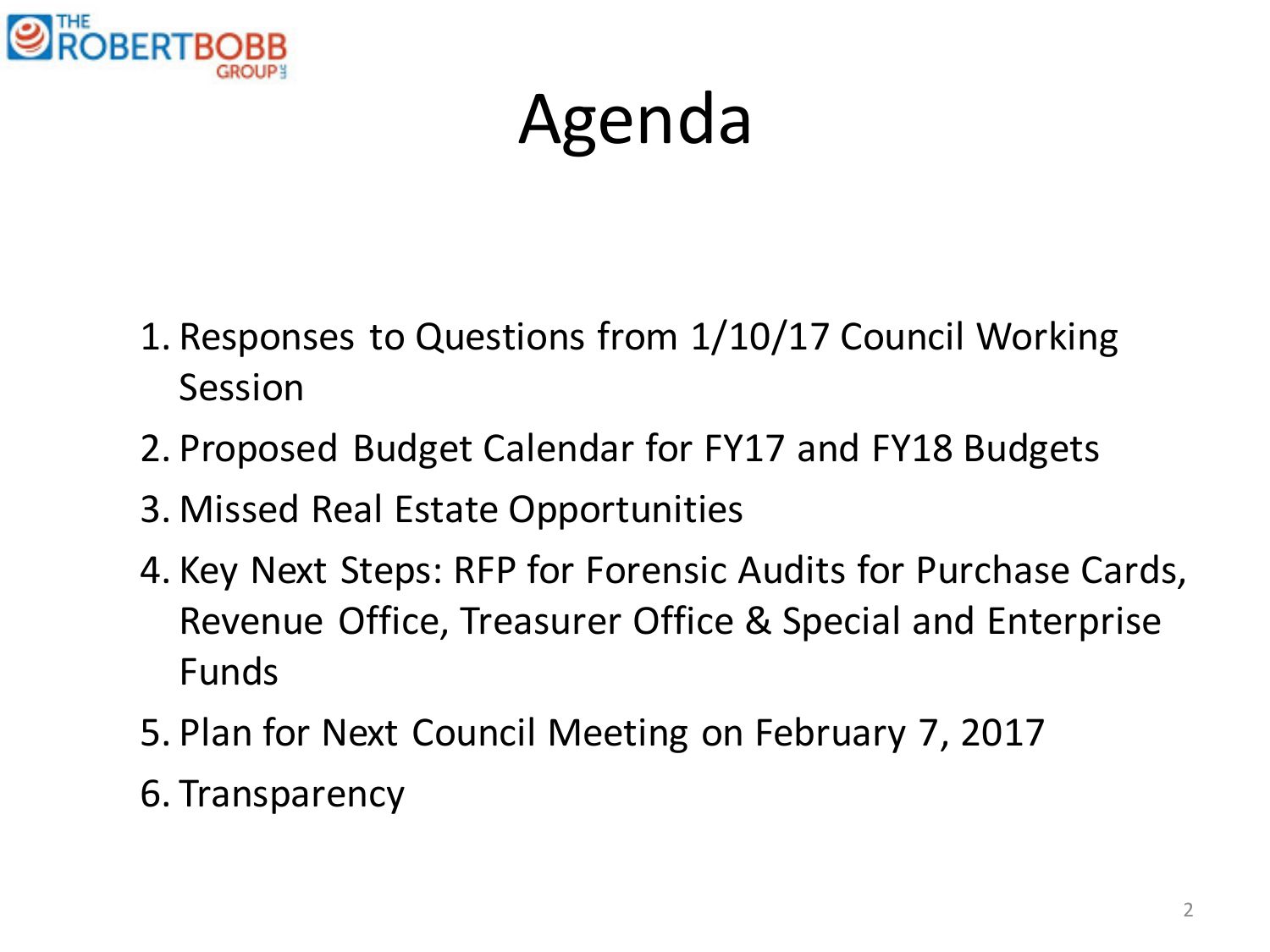|                         | <b>Council Question</b>                                                                                    | <b>RBG Response &amp; Follow Up</b>                                                                                                                                                                                                                                                                                                                                                                                                                                                                                                                                                                                                                                                                                  |
|-------------------------|------------------------------------------------------------------------------------------------------------|----------------------------------------------------------------------------------------------------------------------------------------------------------------------------------------------------------------------------------------------------------------------------------------------------------------------------------------------------------------------------------------------------------------------------------------------------------------------------------------------------------------------------------------------------------------------------------------------------------------------------------------------------------------------------------------------------------------------|
| $\mathbf{1}$            | Provide an itemization of real<br>estate parcels in the City.                                              | Based on 12/13/16 data from Landis Faulcon, we identified 312 city owned<br>properties with total value (land $+$ building) of \$19.4M.                                                                                                                                                                                                                                                                                                                                                                                                                                                                                                                                                                              |
| $\mathbf{2}$            | Can the City restrict Freedom<br>Center Services to Petersburg<br>residence?                               | The Freedom Center does not restrict services to Petersburg residents. It<br>serves all Virginia residents. If the City of Petersburg decided to solely own<br>and operate the center without the FLITE Foundation or any other agency<br>the City can mandate the criteria for assistance and be restrictive.                                                                                                                                                                                                                                                                                                                                                                                                       |
| $\overline{\mathbf{3}}$ | Does the Freedom Support<br>Center duplicate any services<br>that Ft. Lee and McGuire<br>Hospital Provide? | Fort Lee and McGuire have representatives to provide services to veterans.<br>McGuire VA Medical Center: In order to receive services, you must have<br>served a specific number of days in the military and have a character<br>discharge that is general or honorable. They do not assist with job readiness,<br>onsite hiring, housing, education enrollment, and housing as Freedom<br>Center does.<br><b>Fort Lee:</b> Fort Lee typically offers services to file claims, however they are for<br>persons transitioning from active duty to retiree. FSC assists them due to<br>extensive overload. We do not see duplicating services rather a welcomed<br>addition to help all service men and women in need. |

3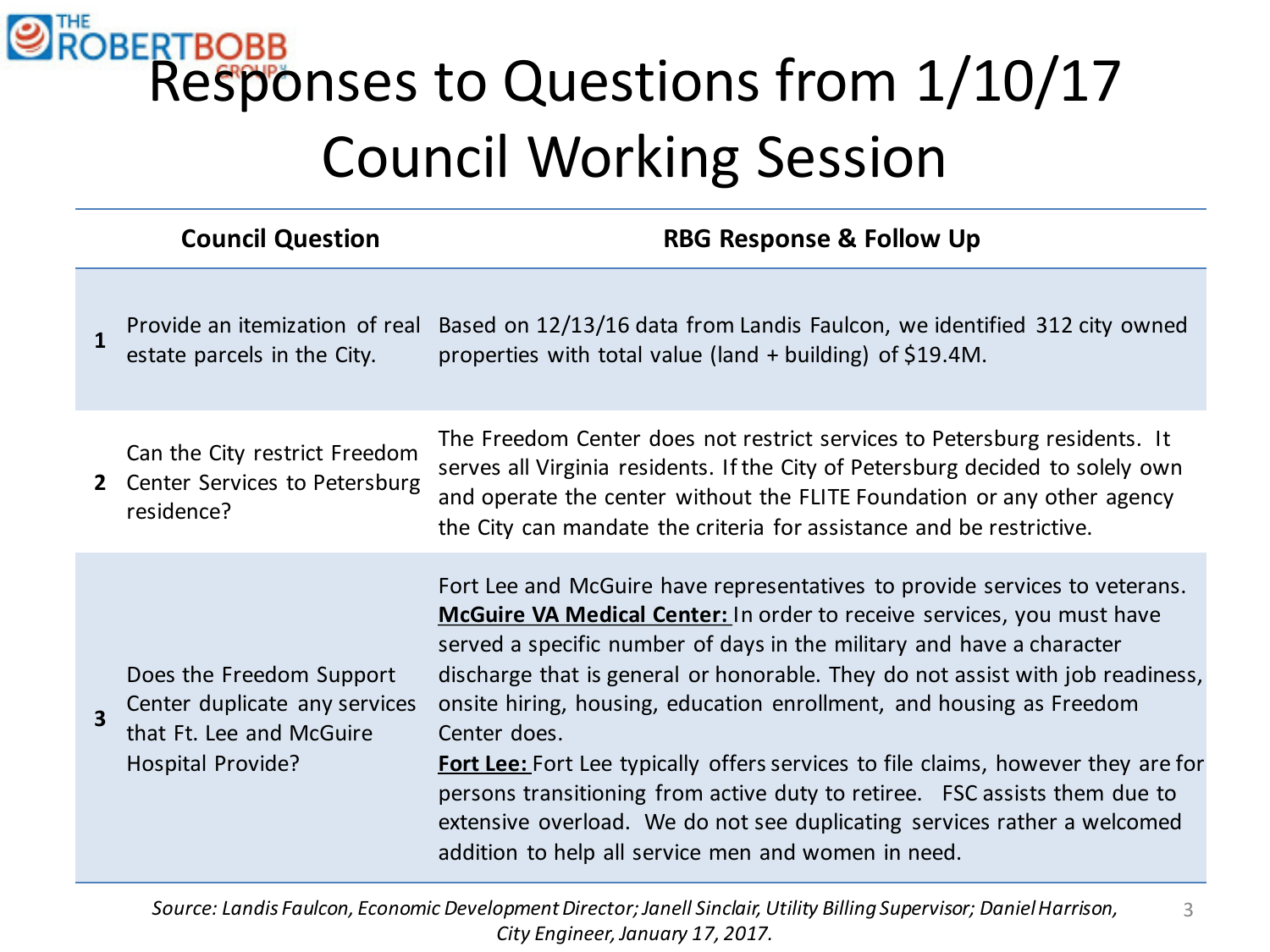| <b>Council Question</b>                                                                                                       | <b>RBG Response &amp; Follow Up</b>                                                                                                                                                                                                                                                                                                                                                                                                                                                                                                                           |
|-------------------------------------------------------------------------------------------------------------------------------|---------------------------------------------------------------------------------------------------------------------------------------------------------------------------------------------------------------------------------------------------------------------------------------------------------------------------------------------------------------------------------------------------------------------------------------------------------------------------------------------------------------------------------------------------------------|
| Review Utility Bills and<br>provide a breakdown for<br>4 customers whose water was<br>cut off vs. being on a<br>payment plan. | As of December 13, 2016; there were 11,896 active accounts:<br>1. There are 1,380 payment plans.<br>2. There are 1,635 ninety (90) day delinguent accounts that total<br>$$1,197,322.50$ . This is 14% of the active accounts.<br>3. According to the Code of Virginia, §15.2-2119, a municipality is unable to<br>disconnect public utilities until sixty (60) days after delinquent fees and<br>charges for water and sewer disposal services are due.<br>From 10/13/2016 to present there have been approximately 192 accounts<br>cut-off for non-payment. |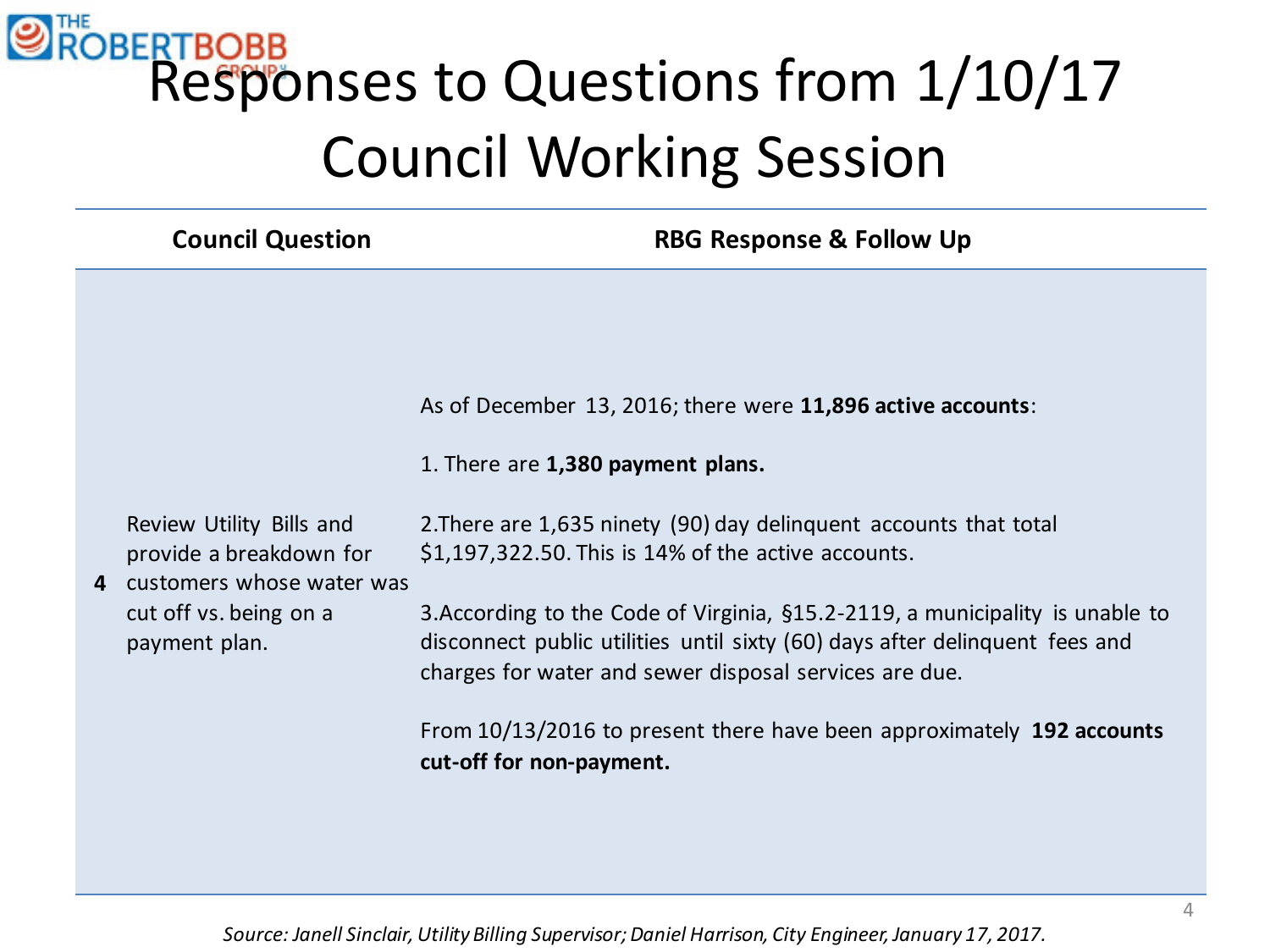|   | <b>Council Question</b>                                                              | <b>RBG Response &amp; Follow Up</b>                                                                                                                                                                                                                                                                                                                                                                                                                                                                                                                                                                                                                                                                                                                                                                                                                                                                                                                                                                                                                                                              |
|---|--------------------------------------------------------------------------------------|--------------------------------------------------------------------------------------------------------------------------------------------------------------------------------------------------------------------------------------------------------------------------------------------------------------------------------------------------------------------------------------------------------------------------------------------------------------------------------------------------------------------------------------------------------------------------------------------------------------------------------------------------------------------------------------------------------------------------------------------------------------------------------------------------------------------------------------------------------------------------------------------------------------------------------------------------------------------------------------------------------------------------------------------------------------------------------------------------|
|   | <b>Analyze Healthcare Costs</b><br><b>5</b> and Evaluate Lower Cost<br>Alternatives. | Based on 491 employees enrolled in health care plans, HR calculates a total<br>Monthly City cost of \$319,705.92. This amount fluctuates based on payroll.<br>The City belongs to a local choice consortium (for 15 years) which is managed<br>by the state department of human resources that serves to negotiate on behalf<br>of smaller localities. The state negotiated with Blue Cross/Blue Shield Anthem<br>and manages back office and admin costs which is built into the rate. The City<br>has experienced an average annual increase of 6% the last two years and the<br>City renews each year. RBG will explore and evaluate feasibility of lower cost<br>alternatives for FY18.<br>The plan provides for individual choice. Employees can decide what deductible<br>amount to pay. The plan includes preventive care (annual physical), risk<br>assessment, and going forward in future, the City at its discretion can establish<br>a Wellness Fair and Wellness program/education throughout the year. The City<br>provides 90% of basic plan costs, well above industry standard. |
| 6 | $\frac{1}{2}$                                                                        | Should we have Hispanic We are reviewing this office as part of the FY18 overall City Organization<br>$D_{\alpha}, \ldots$                                                                                                                                                                                                                                                                                                                                                                                                                                                                                                                                                                                                                                                                                                                                                                                                                                                                                                                                                                       |

Liaison in FY18?

We are reviewing this office as part of the FY18 overall City Organization Review.

#### **Detailed Health Insurance Rates are provided in the Transparency section.**

*Source: Lorraine Adeeb, Former HR Director, Nicole Milner, HR Director, January 17, 2017.*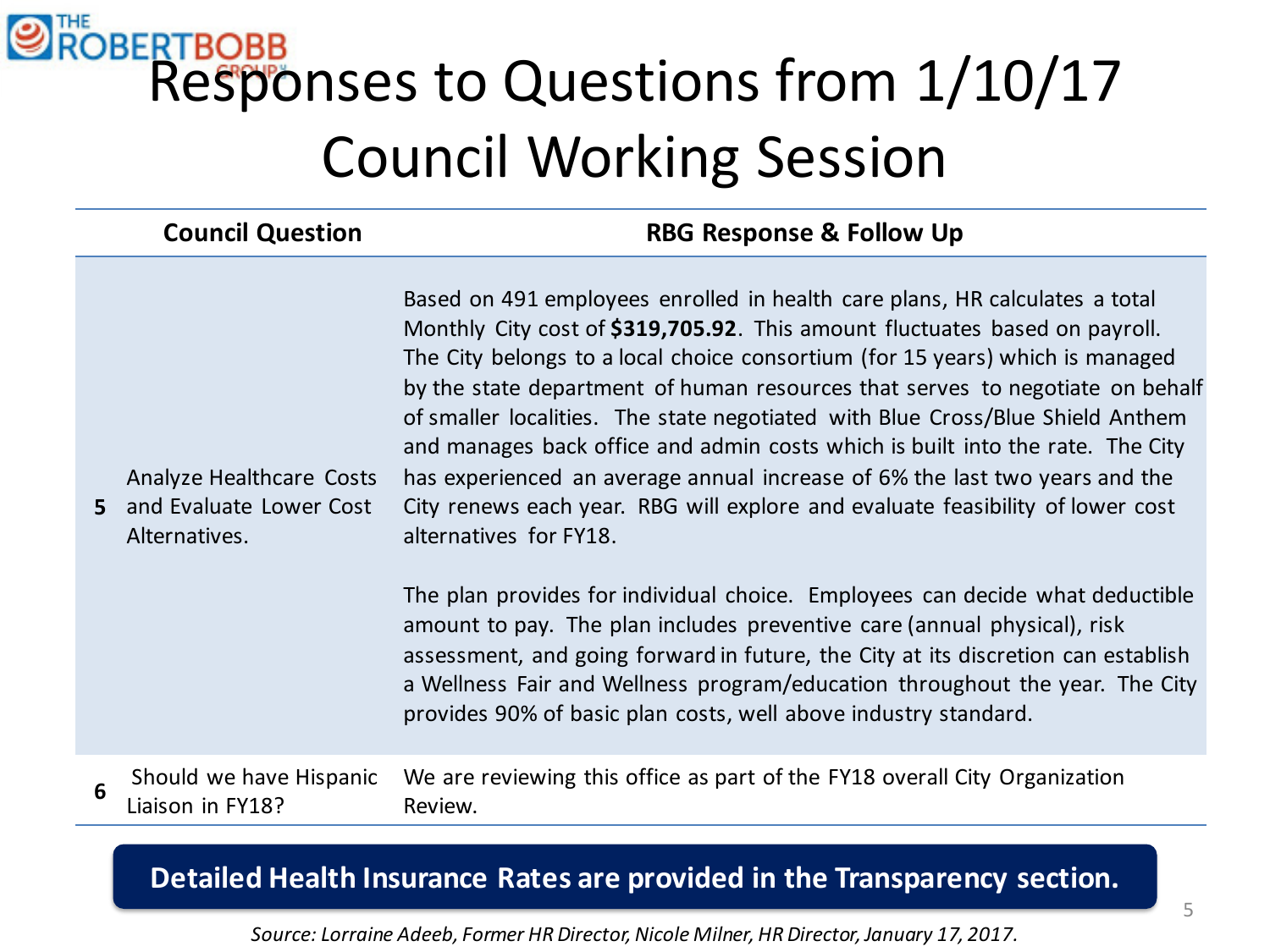|                         | <b>Council Question</b>                            | <b>RBG Response &amp; Follow Up</b>                                                                                                                                                                                                                                                                                                                                                                                                                                                                                                                                                                                                                                                                                                                                                                           |
|-------------------------|----------------------------------------------------|---------------------------------------------------------------------------------------------------------------------------------------------------------------------------------------------------------------------------------------------------------------------------------------------------------------------------------------------------------------------------------------------------------------------------------------------------------------------------------------------------------------------------------------------------------------------------------------------------------------------------------------------------------------------------------------------------------------------------------------------------------------------------------------------------------------|
|                         |                                                    | The following data is sourced from the fire record management system and reflects total calls<br>for service and fires during calendar year 2016.                                                                                                                                                                                                                                                                                                                                                                                                                                                                                                                                                                                                                                                             |
| $\overline{\mathbf{z}}$ | Review the 4 Fire<br>a breakdown of<br>work hours. | Engine 2 (Market St.) - 1744 total responses (128 fires)<br>Truck 1 (Market St.) - 457 total responses (94 fires)<br>Engine 3 (Farmer St.) – 1138 total responses (77 fires)<br>Engine 4 (Sycamore St.) $-$ 1446 total responses (91 fires)<br>Engine 5 (Johnson Rd.) – 719 total responses (112 fires)<br>Fire Medic 3/EMS - 2072 total responses<br>Stations and provide Fire Medic 4/EMS - 1076 total responses<br>Petersburg Fire mitigated 9,026 unit responses to 6,776 (502 fires) incidents in calendar year<br>2016.<br>Fire policy dictates crews remain professionally engaged during business hours, Mon. $-$ Fri.<br>0800 to 1700 hrs.<br>Saturday and Sunday: 2 hours training (minimum) each day<br>"Down time" is considered after 1700 hours during the week and after training on weekends. |

*Source: Brian Sturdivant, Interim Fire Chief, January 17, 2017.*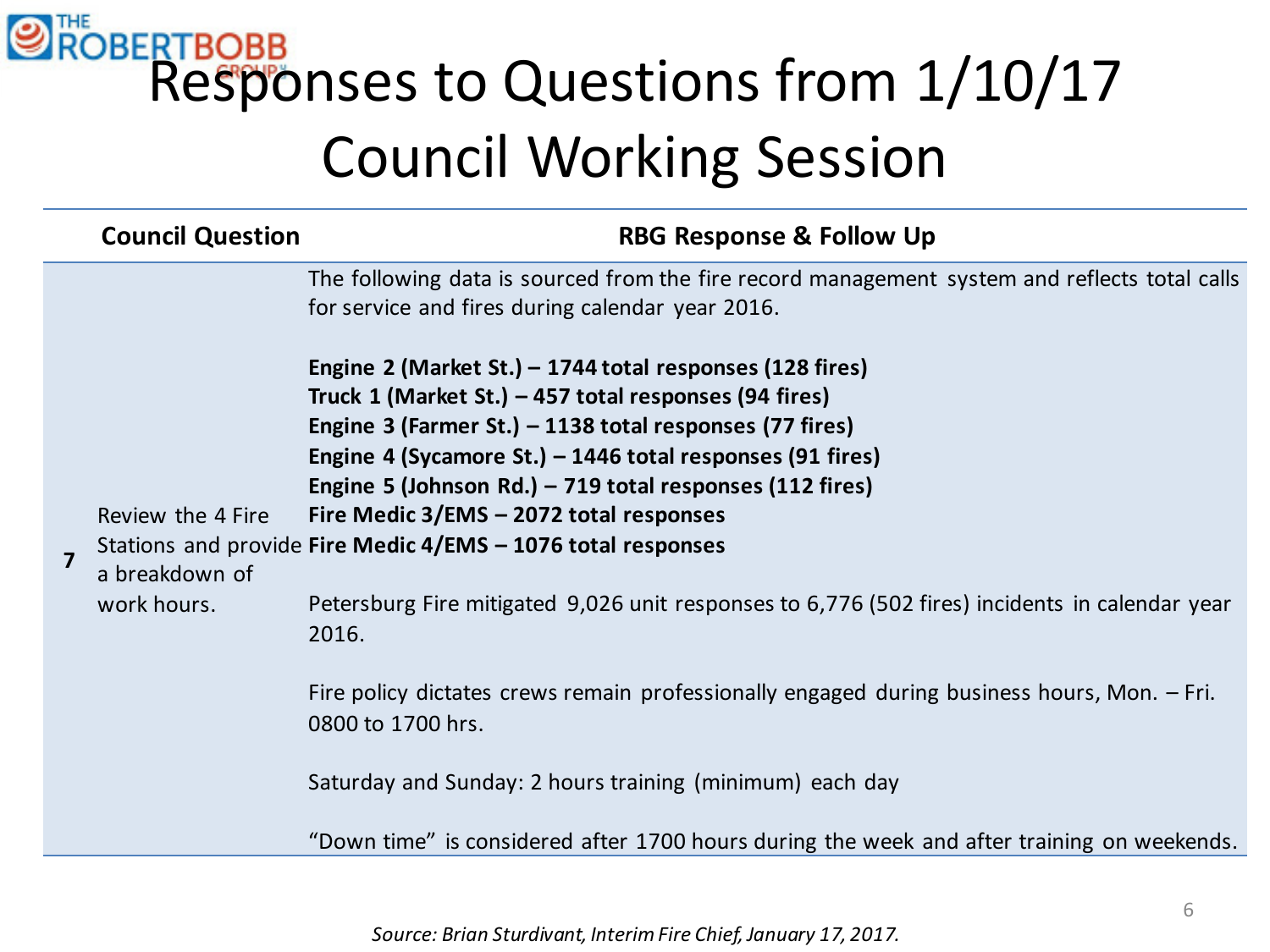**Council Question RBG Response & Follow Up**

| Limits of Risk Management policies:          |
|----------------------------------------------|
| <b>8</b> should they be higher (e.g., Police |
| limits are $$1M$ ?                           |

We believe these limits should be higher than \$1M not just for Police, but for other high risk areas such as fire and public works. RBG will look at this going forward. For example, in Newport News: GL SIR {Self-Insured Risk} is \$1M, Excess GL is \$10M and Management Practices Liability {i.e. Public Officials Liability} has a limit of \$5M. Their population is 180,179 and number of employees is 3,531.

**<sup>9</sup>** What is the current status of the Perpetual Care Fund?

The Perpetual Care Fund currently has \$1.4M. Since FY15, ~\$525K was transferred from the account to support general fund operations leaving a balance of \$1.4M. Funds were not properly appropriated by Council to support this action. This will be a part of our forensic audit.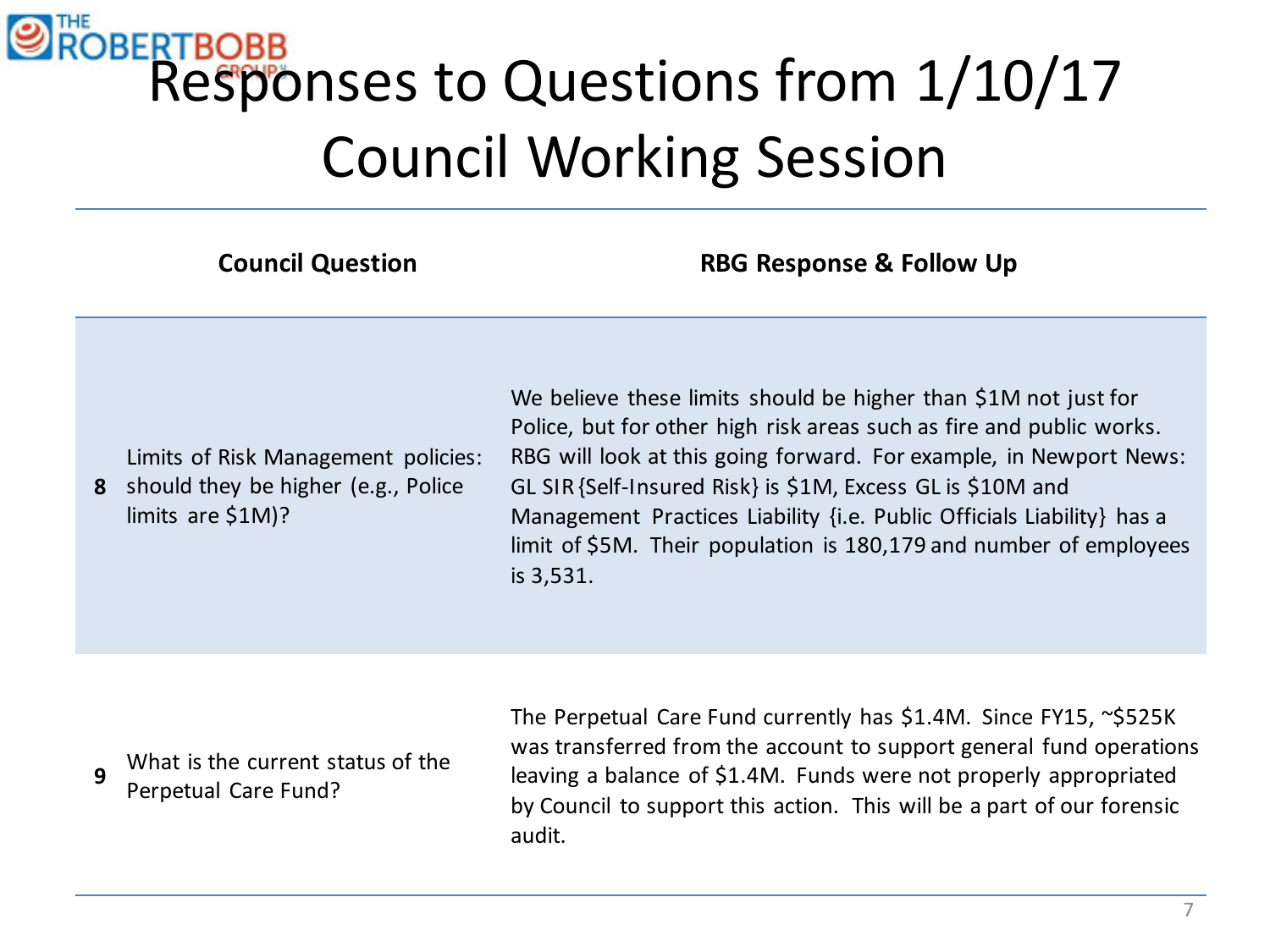|    | <b>Council Question</b>                        | <b>RBG Response &amp; Follow Up</b>                            |
|----|------------------------------------------------|----------------------------------------------------------------|
| 10 | Vacant Building Registry Update for<br>1/17/17 | Vacant Property Listing includes 200 properties as of 1/17/17. |

**11** Status Update on the Lockbox?

RBG and the City Treasurer met with SunTrust and the Lockbox payment process will be implemented in approximately 90 days. The City Treasurer will provide a progress report update each month in the interim.

What is the status on getting new Fire We are working on getting equipment for Fire Safety (e.g, breathing 12 Trucks) Trucks? apparatus) and update during the 2/7/17 Council meeting.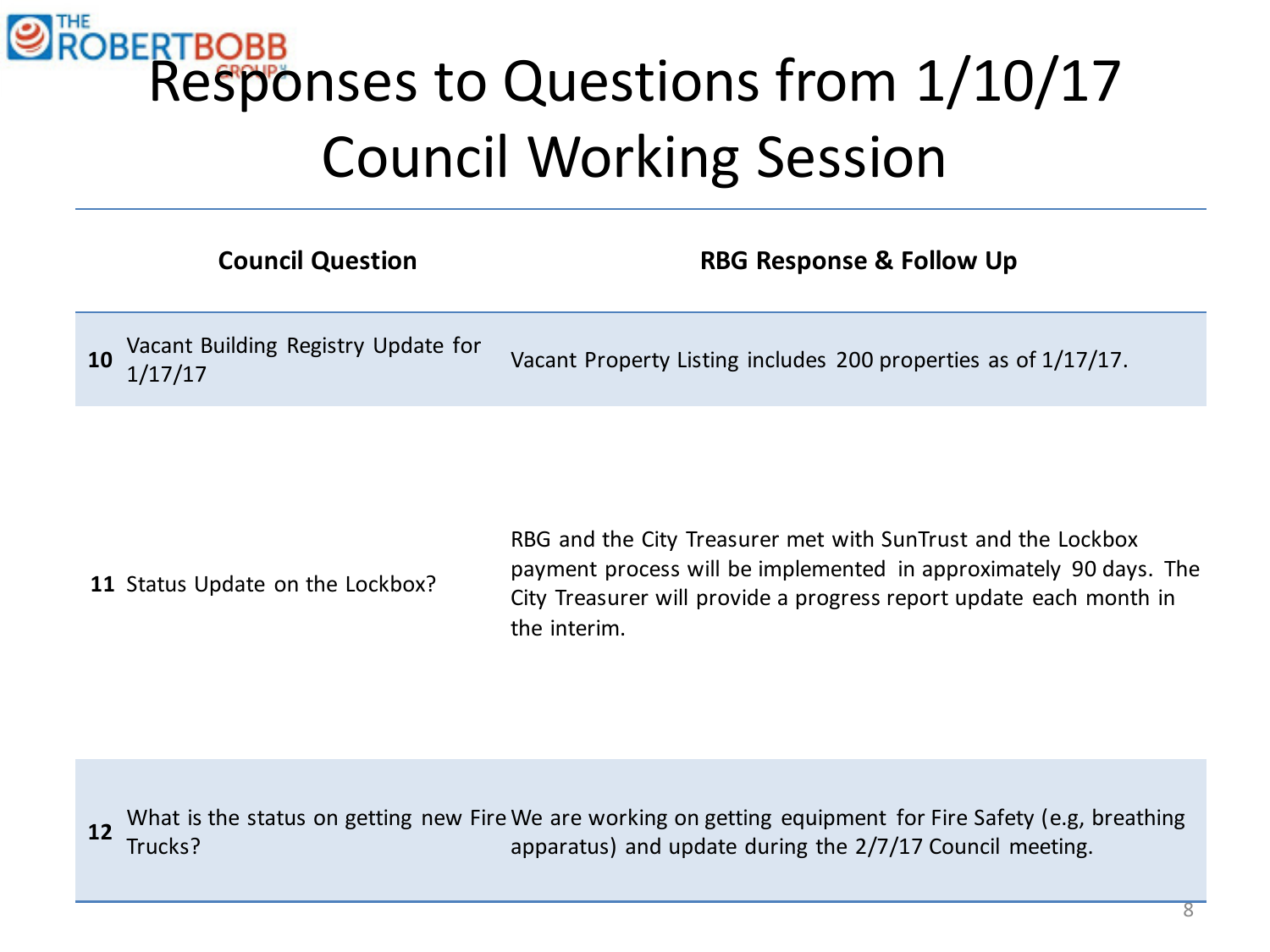

#### **ZERO-BASED BUDGET**

Department Leaders must build their budgets starting from \$0, account for every dollar, document every service and function provided, and the proposed budget should not exceed more than a 5% increase from the FY 2017 2nd amendment.

#### **PREPARATION FOR MEETING WITH CITY LEADERSHIP**

Starting the week of February 13, all departments who have a budget in the City's All Funds budget will be required to meet with City Leadership. Department Leaders will be responsible for the following:

- **Explain every dollar you are requesting.**
- **Explain the service/function your budget allows for AND the level of service you are providing (e.g. this budget provides the City's waste and recycling collection with a once per week pick-up).**
- **Know every dollar that the City receives that supports your operation and where the revenue is recorded (i.e. the fund and account code).**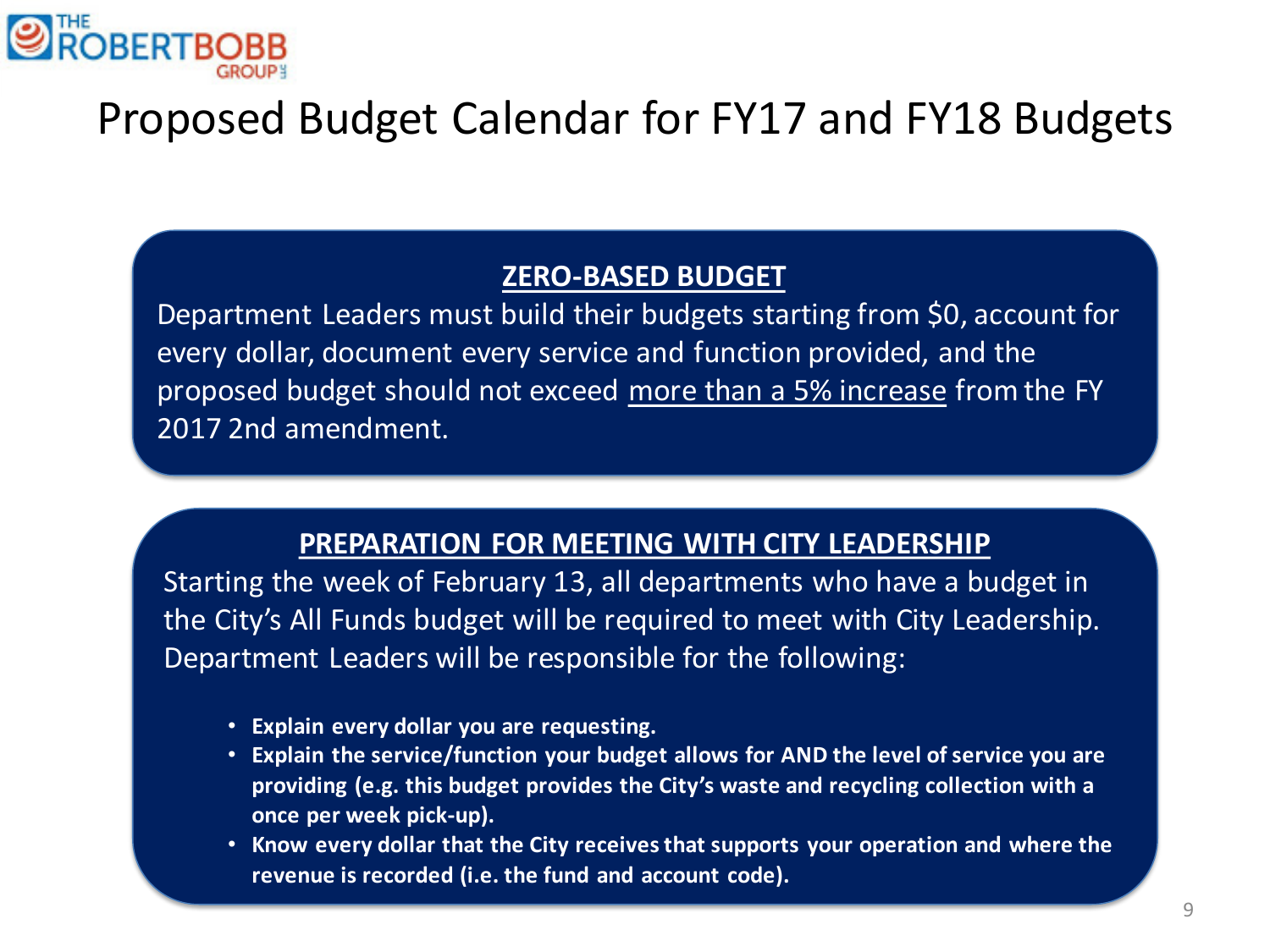

| <b>TOPIC</b>                                              | <b>DATE</b>              |
|-----------------------------------------------------------|--------------------------|
| Special Work Session on the FY 17 budget                  | January 10, 2017         |
| Distribute Budget Instructions and<br>Guidance            | January 17, 2017         |
| Distribute FY 18 Budget Calendar at<br>Council            | January 17, 2017         |
| Staff Training on New Budget Building<br>Module           | <b>January 24, 2017</b>  |
| FY 17 Budget 2nd Amend. Public Hearing<br>Advertised      | Jan. 25 and Feb. 1       |
| FY 17 Budget 2nd Amend. Public<br>Hearing/Appropriation   | February 7, 2017         |
| FY 18 Proposed Department Operating<br><b>Budgets Due</b> | February 10, 2017        |
| Capital Budget and CIP Plan Due to CIP<br>Committee       | February 10, 2017        |
| <b>Advertise CIP for Planning Commission</b>              | <b>February 15, 2017</b> |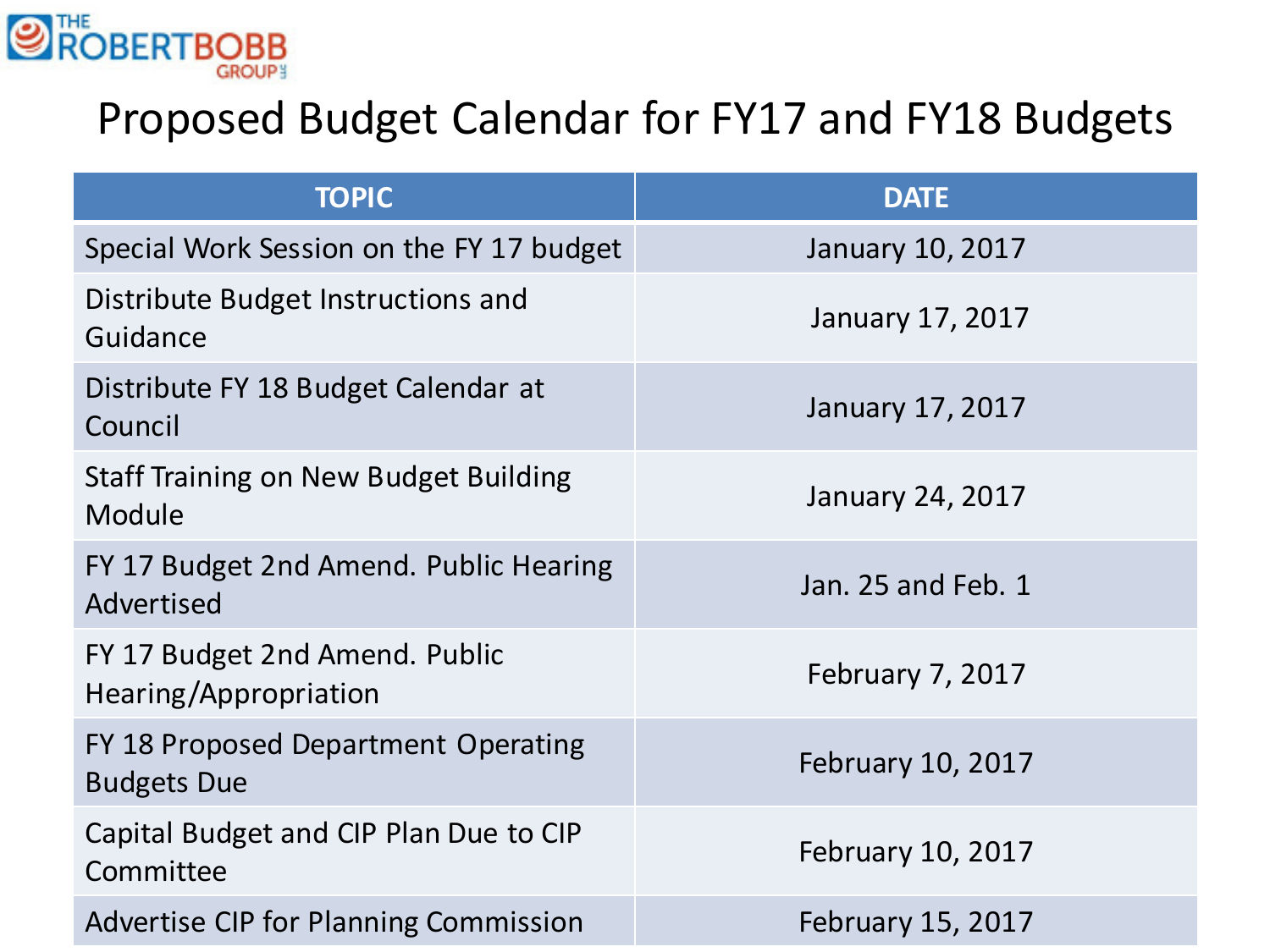

| <b>TOPIC</b>                                                      | <b>DATE</b>          |
|-------------------------------------------------------------------|----------------------|
| Departmental Meetings with City<br>Leadership                     | Feb. 13-March 3      |
| <b>Preliminary FY 18 Real Estate Figures</b><br>Available         | March 1, 2017        |
| <b>Council Work Session with Schools</b>                          | Week of March 6      |
| Capital Budget and CIP Presented at<br><b>Planning Commission</b> | March 1, 2017        |
| City Manager Proposed Budget to City<br>Council                   | March 21, 2017       |
| Council Work Sessions on FY 18 Budget                             | March $27 -$ April 7 |
| Set Maximum Tax Rate                                              | <b>TBD</b>           |
| Advertise Public Hearing on FY 18 Budget                          | April 5 and April 12 |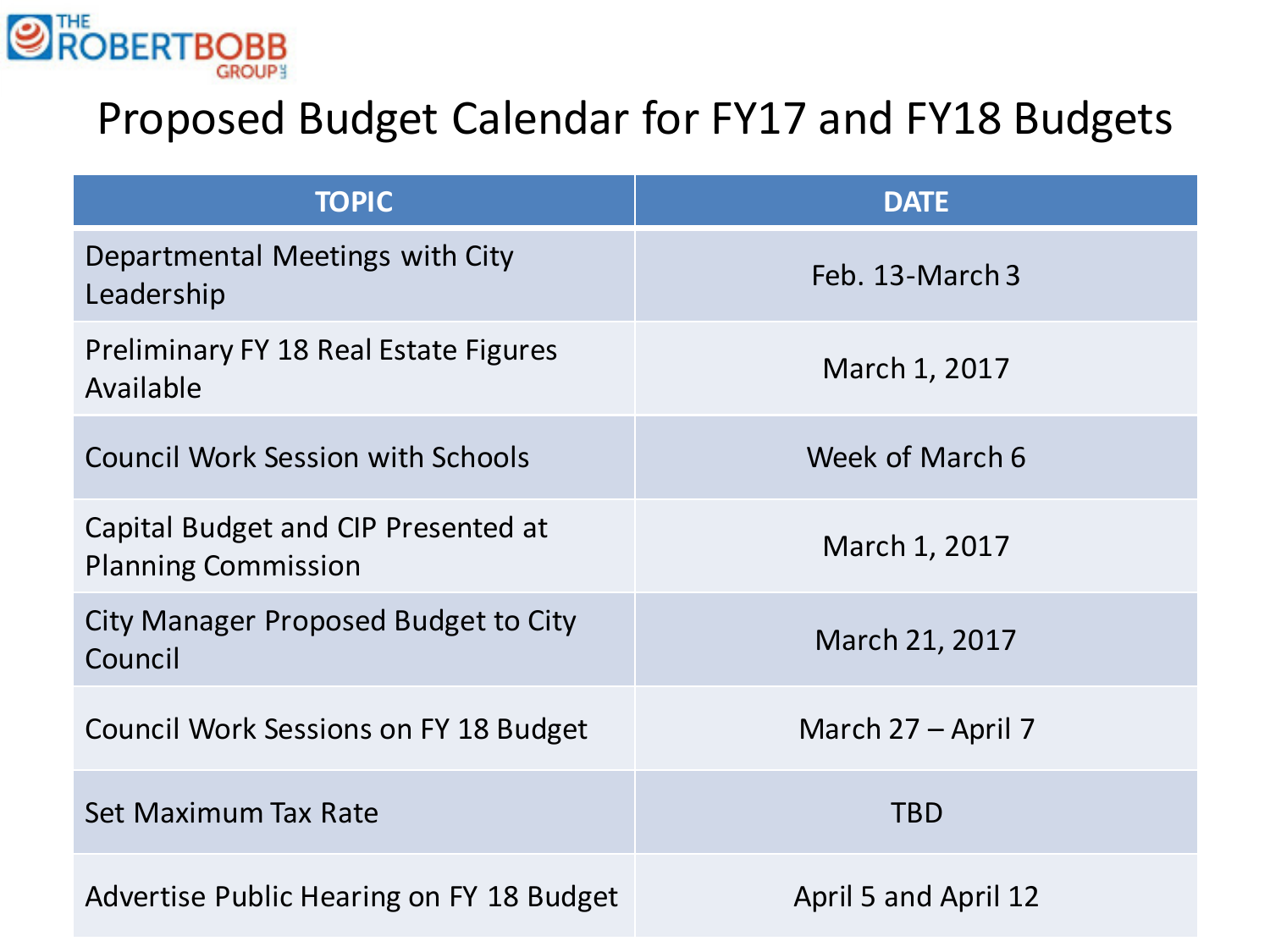

| <b>TOPIC</b>                                                                                                                                  | <b>DATE</b>      |
|-----------------------------------------------------------------------------------------------------------------------------------------------|------------------|
| Public Hearing on FY 18 Budget                                                                                                                | April 18, 2017   |
| Schools Presentation of FY 18 Budget                                                                                                          | <b>TBD</b>       |
| City Council submits recommended<br>changes to City Manager (must include<br>the support of 3 additional Council<br>members to be considered) | April 21, 2017   |
| Special Work Session of City Council to<br>discuss changes to the budget                                                                      | April 25, 2017   |
| City Council Adoption of FY 18 Budget                                                                                                         | May 2, 2017      |
| FY 18 Landbook Finalized                                                                                                                      | <b>June 2017</b> |
| Appropriation of FY 18 Budget                                                                                                                 | June 20, 2017    |
| Re-Appropriation of FY 17 Grant/Capital<br><b>Funding</b>                                                                                     | August 15, 2017  |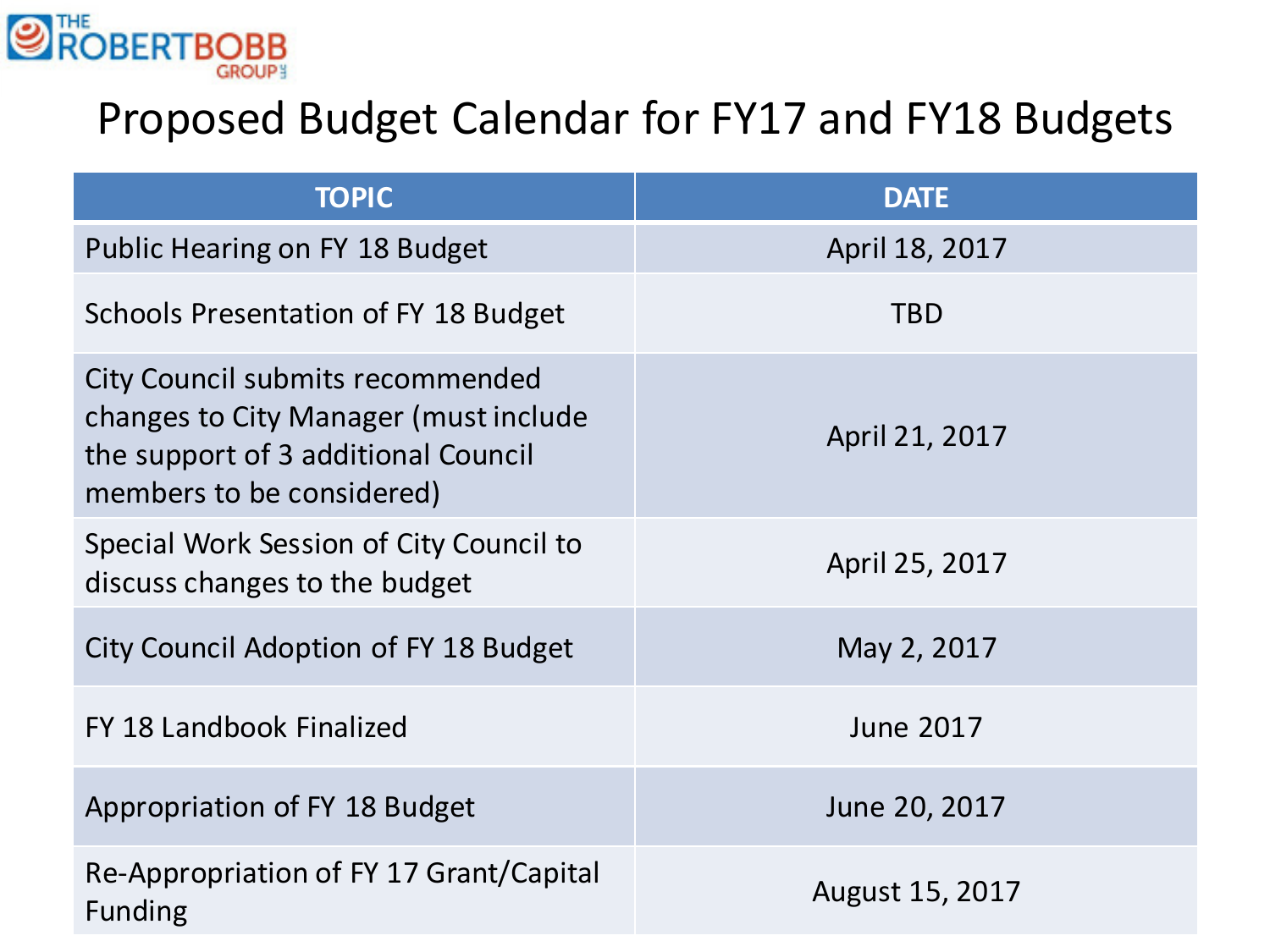

## Lack of Real Estate Deal Making Process

**Our surplus property disposal process is inefficient and results in missed opportunities. Here are 3 examples valued at ~\$4M.**

#### **1. Titmus/ Commerce Street (~\$2.4M Missed Opportunity)**

- **a. ReMax (the City's real estate broker) will meet with Mission Bay to discuss the possibility of moving forward with the purchase of the Titmus property. The amount for the missed Titmus/Commerce Street opportunity was \$2.4 million.**
- **b. Background: After 3 presentations to City Council, the deal feel apart due to Lihtec concerns. This group is still interested and returning for follow up meetings with the City.**

#### **2. Titmus Property B (~\$1.0M Missed Opportunity)**

- **a. This was another Titmus Property estimated at a \$1M sale.**
- **b. Background: Highly qualified potential Buyers were bottlenecked by the property sale process.**

#### **3. 20 W Tabb (~\$670,000 Missed Opportunity)**

- **a. The appraisal from 1/7/16 was for \$670,000. ReMax will work on an updated appraisal.**
- **b. Background: The City issued an RFP, selected a developer, and the deal never closed.**

**We plan to propose a new process that has worked in other jurisdictions at the next Council meeting on 2/7/17.**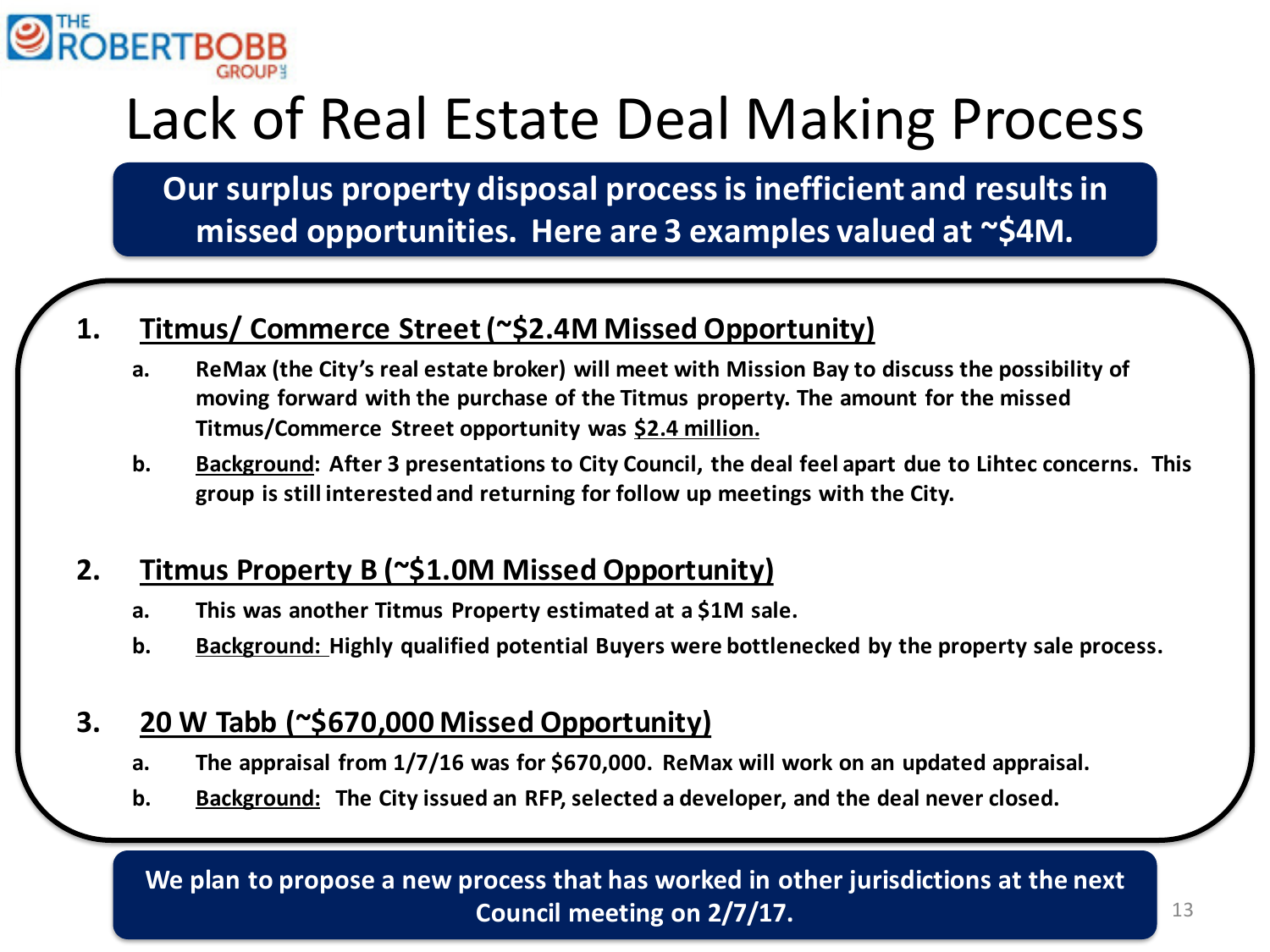

## Forum for Surplus Real Estate Assets

**Listed below are 3 examples of real estate opportunities: surplus real estate assets.We plan to hold a forum during week of February 13th to sell off** 

### **1. Real Estate Forum**

- a. Based on city data as of 12/16/16, we identified 312 city owned properties with a total land and building value of \$19.4M.
- b. We plan to conduct a Real Estate Forum and report back to you on what is the current status of real estate in the City, and what is available to be sold.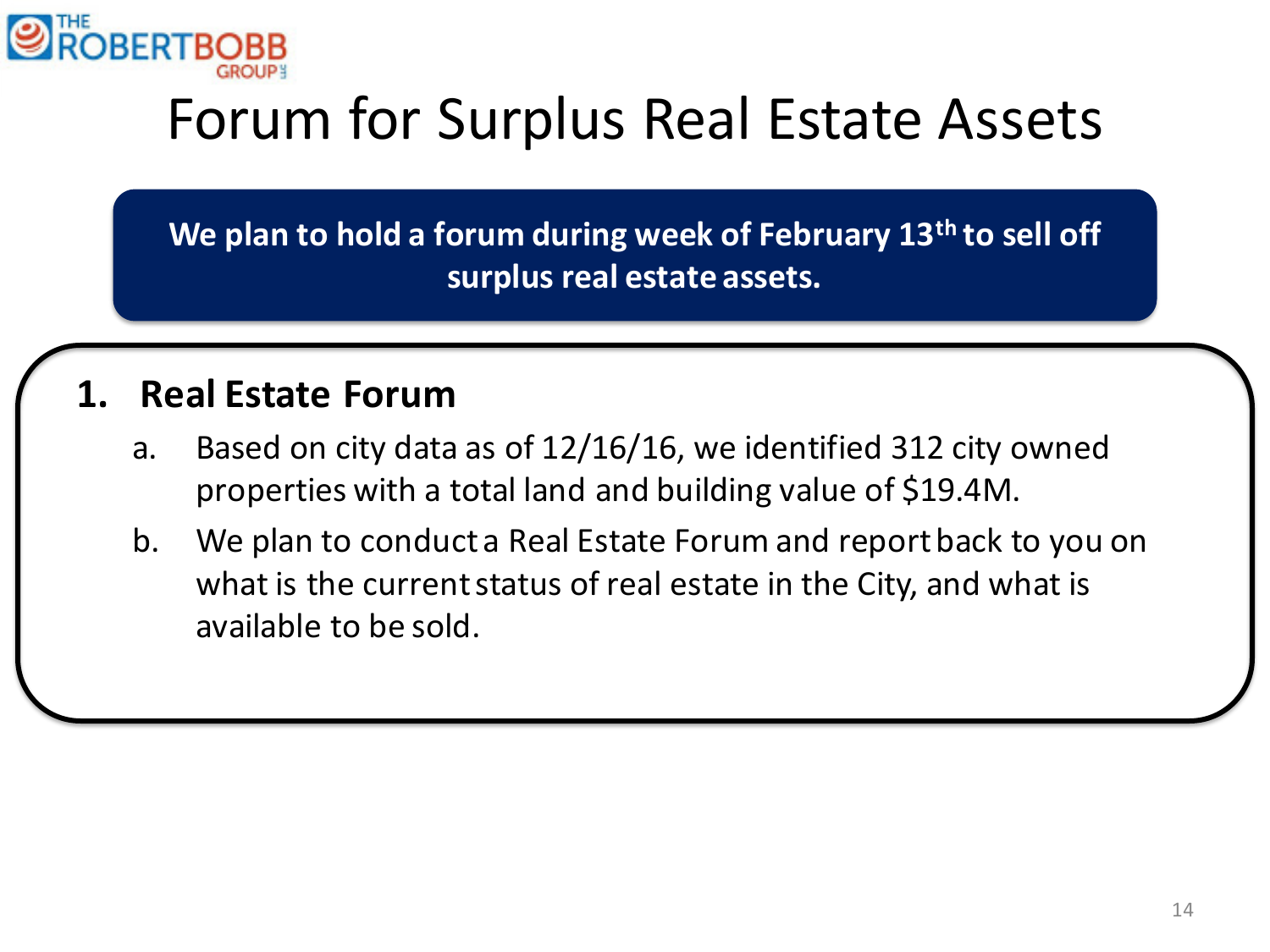

### Auction for Surplus Physical Assets

**Listed below are 3 examples of real estate opportunities: surplus physical assets. We plan to hold an auction during week of February 13th to sell off** 

### **1. City Auction**

a. We plan to work with Motleys Asset Disposition Group to hold a public and online auction.

**We plan to work with City schools to support the sale of their surplus assets to provide them with additional revenue.**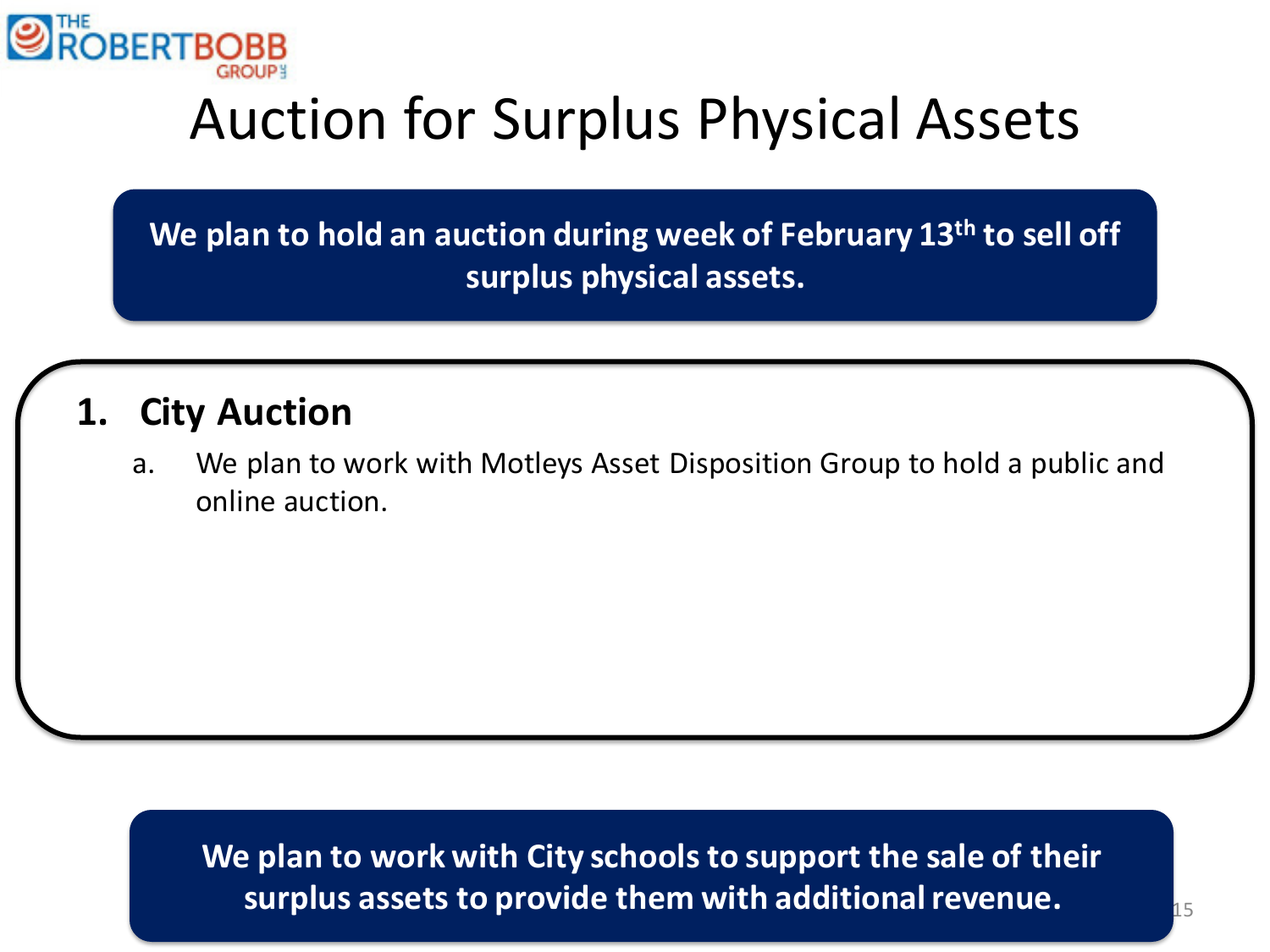

## Vendor Forum on 1/25/17

**We will conduct a Vendor Forum on Jan. 25th and report back to you on 2/7/17. The purpose of our vendor forum will be to brief vendors on the current state of the City's finances, our strategy for how we will pay them, and discuss potential payment plans. The venue is the Petersburg HS auditorium.**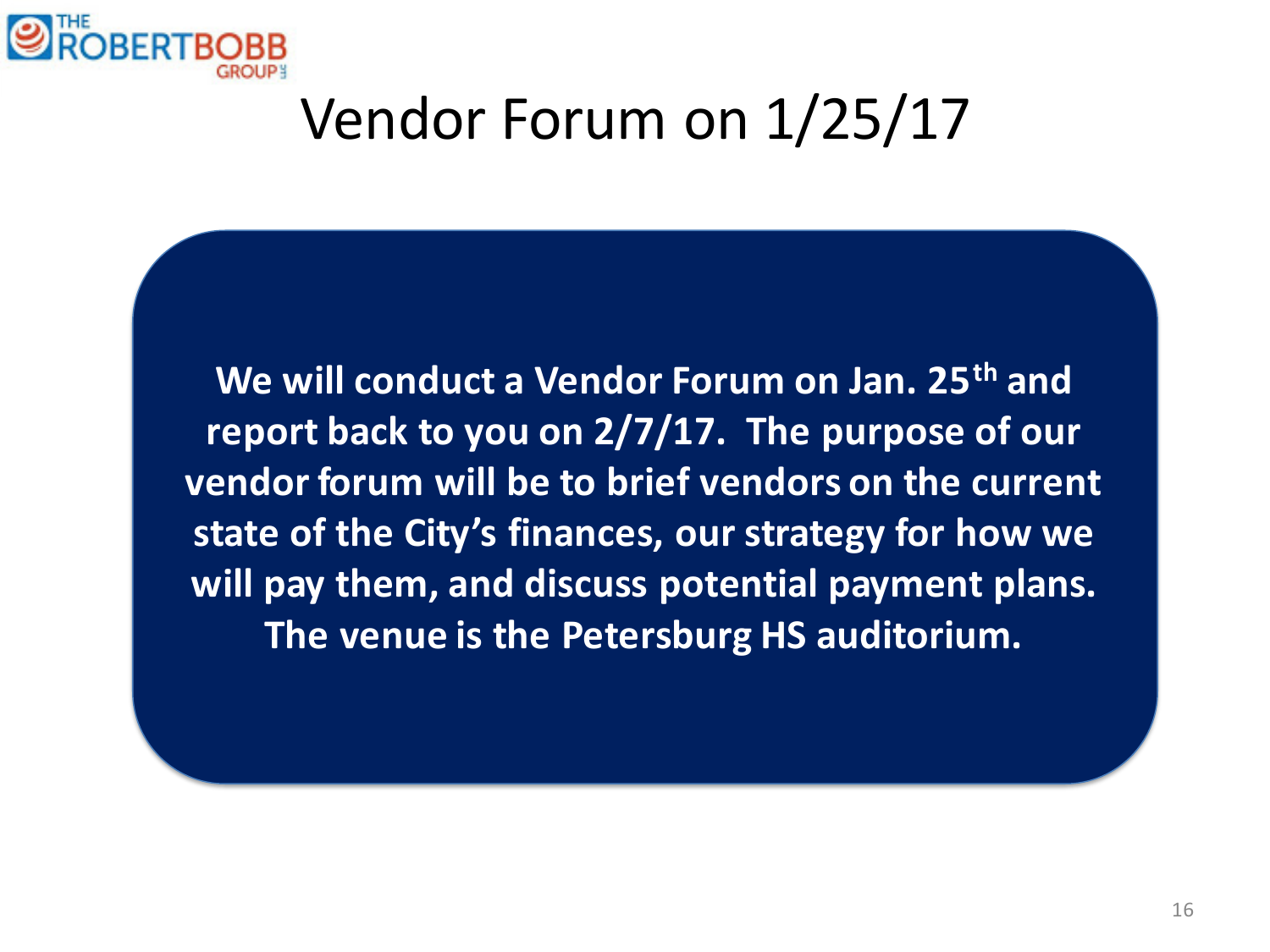

## Plan for Next Council Meeting on 2/7/17

**In our next meeting on 2/7/17, we will propose a 2nd amendment to the FY17 General Fund budget for your approval following a public hearing.**

**We will submit the FY18 budget recommendations at the second city council meeting in March.**

**Key Next Steps: RFP being sent out for Forensic Audits for Purchase Cards, Revenue Office, Treasurer Office & Special and Enterprise Funds**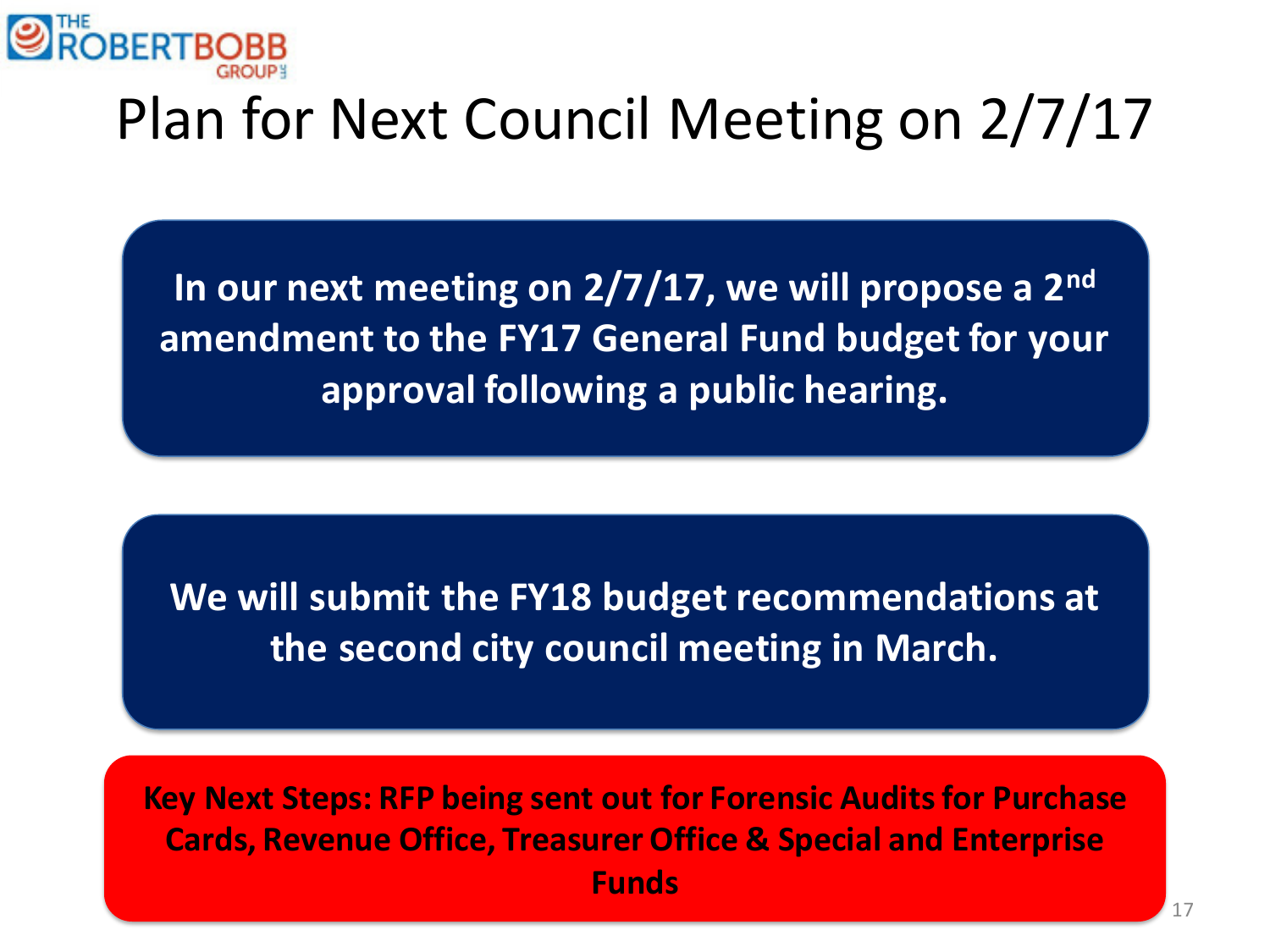

## City Council Vision Session on 2/18/17

### **We are requesting Council to schedule a City Council Visioning Session on February 18, 2017 - Saturday**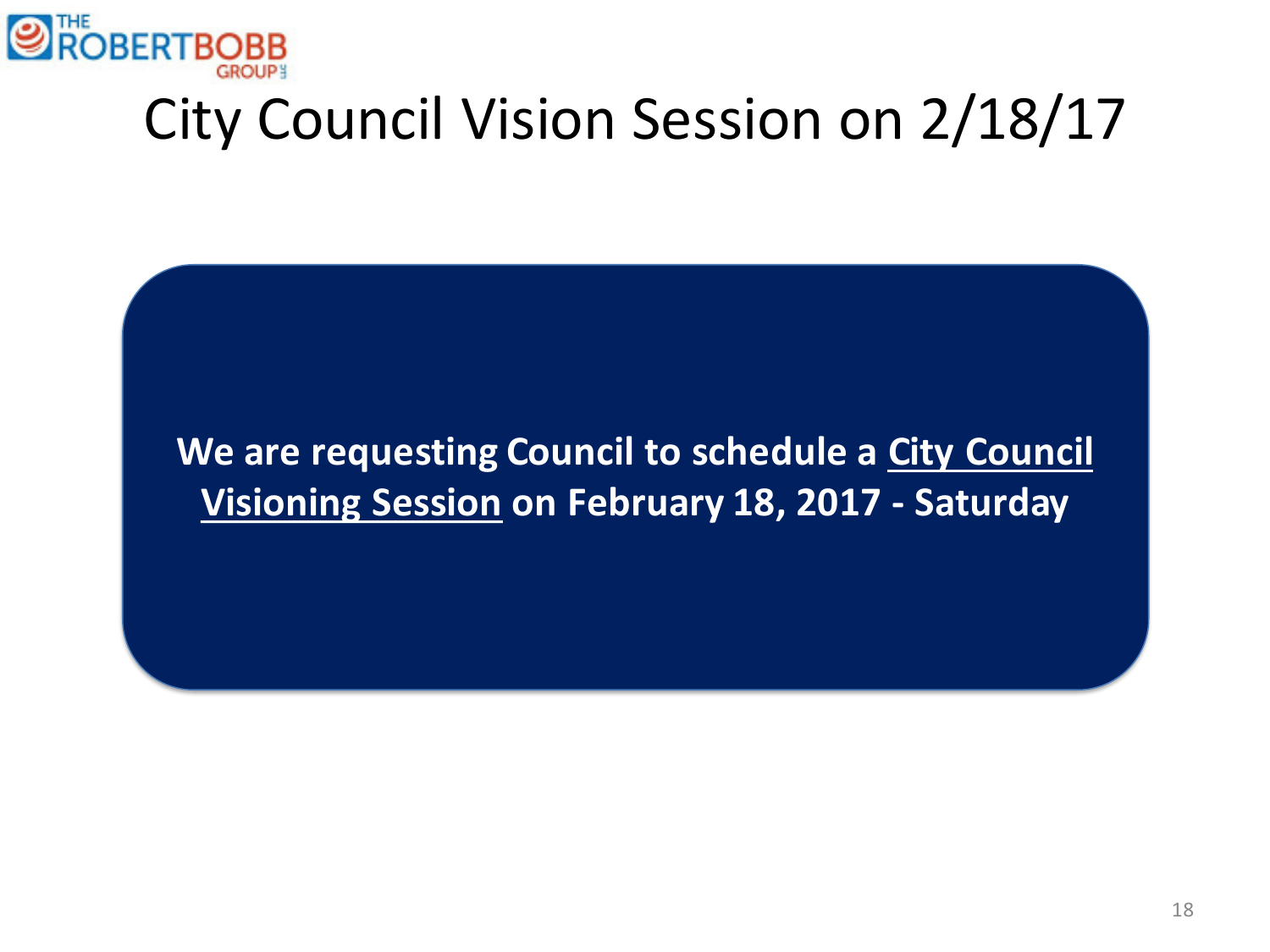

## Transparency

• Health Insurance Rates